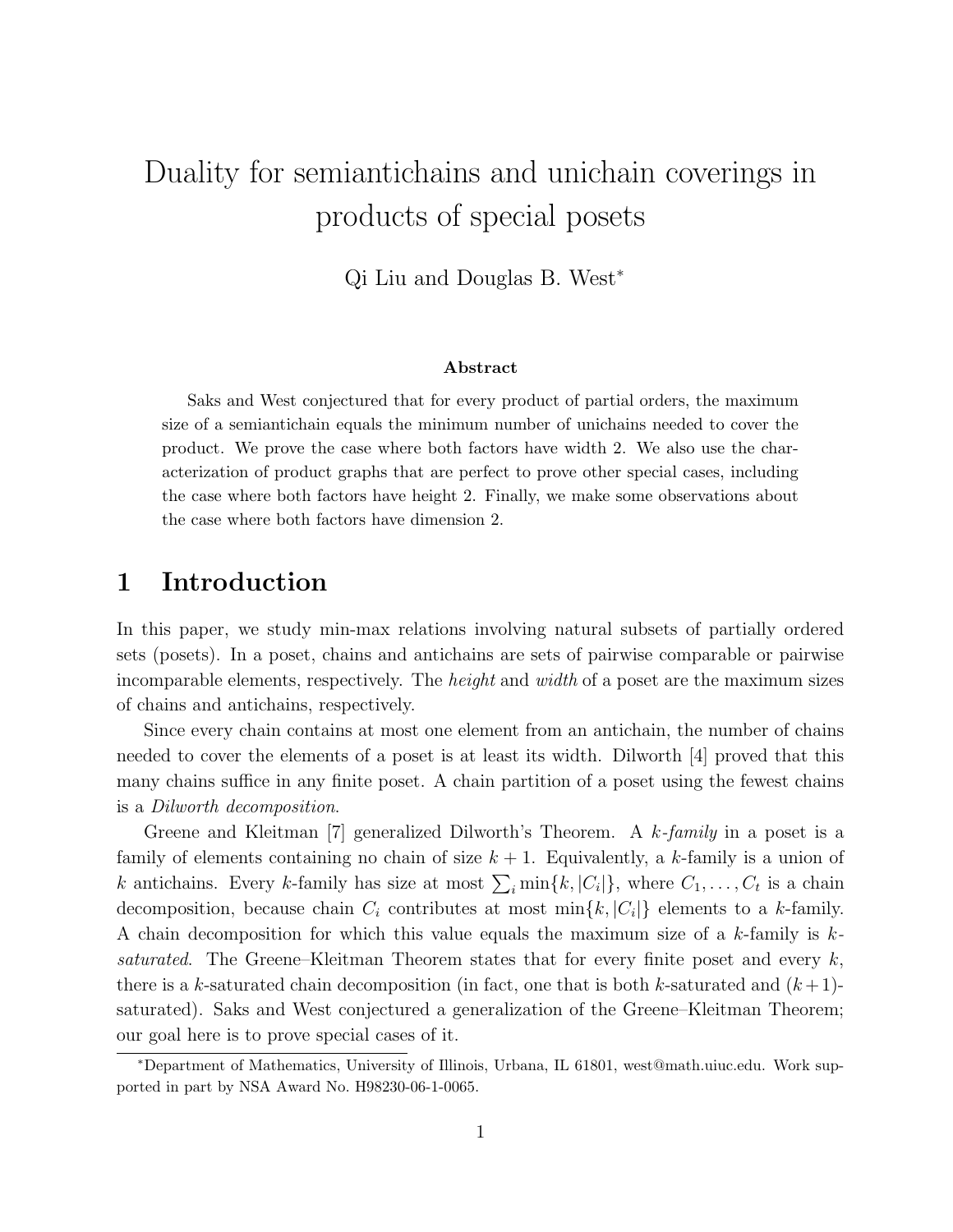The *product* of posets P and Q is the poset  $P \times Q$  whose elements are the ordered pairs  $(p,q)$  with  $p \in P$  and  $q \in Q$ , with  $(p,q) \leq (p',q')$  in  $P \times Q$  precisely when  $p \leq p'$  in P and  $q \leq q'$  in Q. Given an expression of a poset as a product  $P \times Q$ , a *semiantichain* is a family in which elements are comparable only if they differ in both coordinates, and a unichain is a chain that is constant in one coordinate. Thus every antichain in  $P \times Q$  is a semiantichain, and every unichain is a chain. Furthermore, every unichain contains at most one element from any semiantichain, so the number of unichains needed to cover a product is at least the maximum size of a semiantichain.

Saks and West conjectured the natural min-max relation: in every product of finite posets  $P$  and  $Q$ , the maximum size of a semiantichain equals the minimum size of a unichain covering. We call this the Semiantichain Conjecture; it reduces to the Greene–Kleitman Theorem when  $P$  or  $Q$  is a chain. Other special cases for posets having  $k$ -saturated chain partitions with special properties were presented in [12, 13, 14, 15].

In this paper, we prove the conjecture for the special case where both posets have width 2, using structural counting arguments.

In graph-theoretic language, the statement of the conjecture is weaker than the statement that the cartesian product of the comparability graphs of the two posets is a perfect graph. We use the characterization [3, 11] of cartesian product graphs that are perfect to prove the conjecture for two more cases. These are the case where both posets have height 2 and the case where one poset is a ranking and the comparability graph of the other is a tree.

Finally, we offer an observation on the case where both factors have dimension 2.

# 2 Products of width-2 posets

To motivate our proof for products of width-2 posets, we present a famous example.

**Example 2.1** The "Greene–Kleitman poset"  $R$  is shown in Figure 1. It has width 2, as demonstrated by the decomposition into two 3-element chains, and it has another natural partition into chains of sizes 4, 1, 1. The first partition is 1-saturated and 2-saturated but not 3-saturated; the second is 2-saturated and 3-saturated but not 1-saturated.



Figure 1: The Greene–Kleitman poset R

A maximum k-family in a poset  $P$  is a maximum union of  $k$  antichains. Since the elements of a k-element chain (written  $\underline{k}$ ) are pairwise comparable, this also corresponds to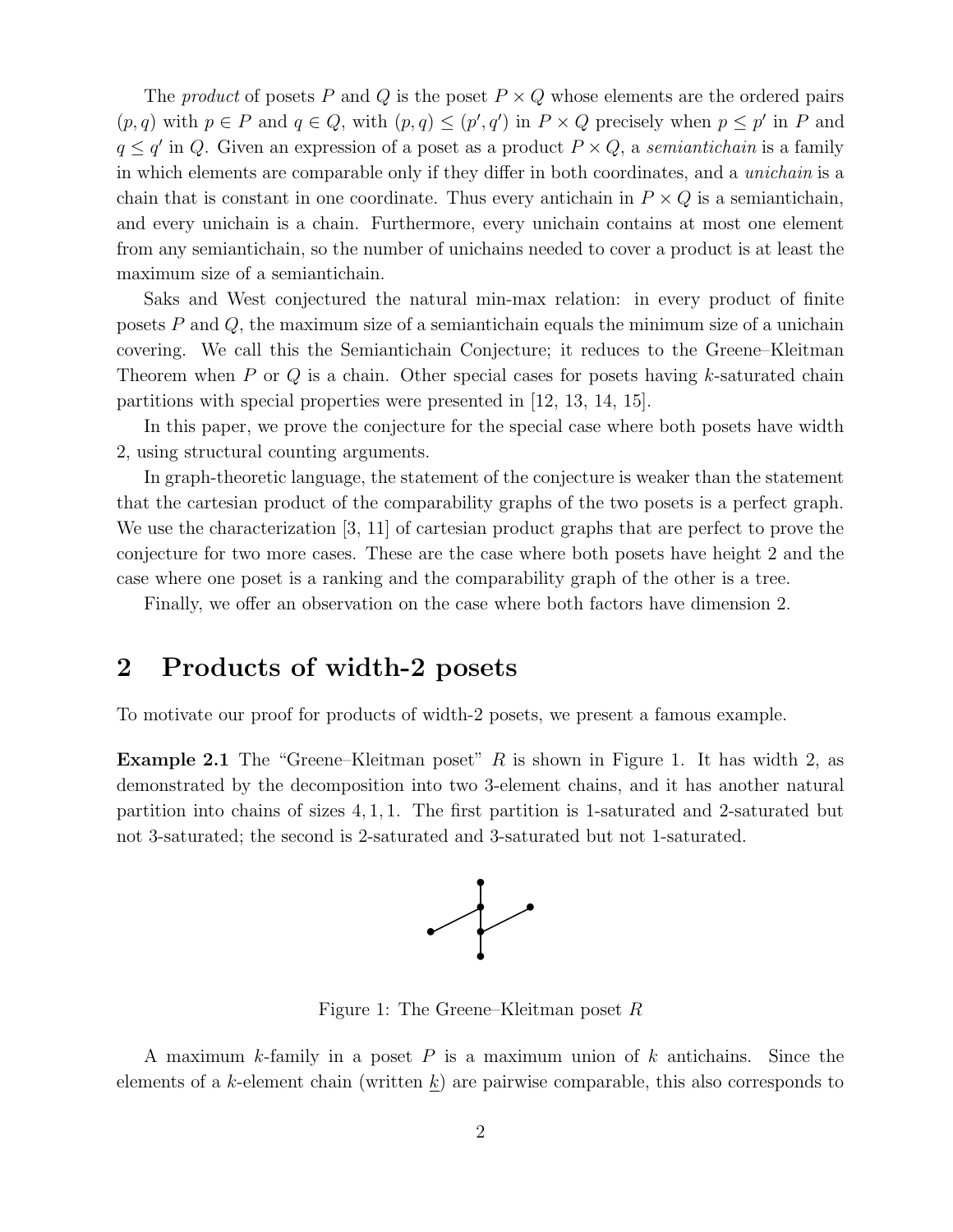a maximum semiantichain in  $P \times k$ . On the other hand, k-saturated partitions lead to upper bounds, and they generate unichain coverings of  $P \times k$ .

The poset R has width 2. In comparing  $R \times \underline{1}$  and  $R \times \underline{3}$ , the chain partitions of R used to generate optimal unichain decompositions differ: one is the Dilworth decomposition, and the other is a longest chain together with a Dilworth decomposition of the rest of the poset. This phenomenon will arise in general for products of width-2 posets; which of the two partitions should be used to generate a unichain covering will depend on comparison of various parameters of the two posets.

Next we discuss simple ways to form semiantichains and unichain coverings from antichain and chain partitions of the two factor posets.

When A and B are antichains in P and Q, the set of elements formed by pairing each element of A with each element of B is a semiantichain in  $P \times Q$ ; each element from one poset is paired with an antichain from the other. Indeed, when  $A_1, \ldots, A_h$  and  $B_1, \ldots, B_h$ are antichain decompositions of  $P$  and  $Q$  (with trailing empty antichains added as needed), any pairing of  $A_i$  with  $B_{\sigma(i)}$  for all i produces a semiantichain of size  $\sum_{i=1}^m |A_i| |B_{\sigma(i)}|$ . A semiantichain produced in this way is a decomposable semiantichain.

Algebraic manipulation shows that the size of this semiantichain is maximized by pairing the antichains in decreasing order of size in each decomposition. That is, letting  $\mathcal{A} =$  $A_1, \ldots, A_h$  and  $\mathcal{B} = B_1, \ldots, B_h$ , with  $|A_1| \geq \cdots \geq |A_h|$  and  $|B_1| \geq \cdots \geq |B_h|$ , the largest decomposable semiantichain produced from these decompositions has size  $\sum_{i=1}^{m} |A_i| |B_i|$ ; call this value  $q(\mathcal{A}, \mathcal{B})$ , where "g" connotes "greedy".

Similarly, a natural notion of decomposable unichain covering arises from chain decompositions  $C_1, \ldots, C_r$  and  $D_1, \ldots, D_s$  of P and Q. For each pair  $(C_i, D_j)$ , we cover  $C_i \times D_j$  by using  $\min\{|C_i|, |D_j|\}$  copies of the longer chain. The size of the resulting unichain covering is  $\sum_{i,j} min\{|C_i|, |D_j|\}$ ; call this value  $m(C, D)$ , where  $C = C_1, \ldots, C_r$  and  $D = D_1, \ldots, D_s$ .

Always  $m(C, D) \ge g(A, B)$ ; [14] obtained conditions under which equality holds. We will use decomposable seminantichains and unichain coverings in proving the theorem.

We begin by producing the needed antichain partitions. It is a standard observation that iteratively removing the antichain of maximal remaining elements in a poset  $P$  yields the min-max relation that the minimum size of an antichain decomposition of  $P$  equals the maximum size of a chain in  $P$  (this is a "dual" of Dilworth's Theorem).

**Lemma 2.2** An n-element poset with width 2 and height h has  $n - h$  pairwise disjoint 2element antichains. If P has width 2, size n, and height  $n - r$ , and P' has width 2, size n', and height  $n' - r'$ , then  $P \times P'$  has a semiantichain of size  $g(A, A')$ , where A has r antichains of size 2 and  $n-2r$  antichains of size 1, and A' has r' antichains of size 2 and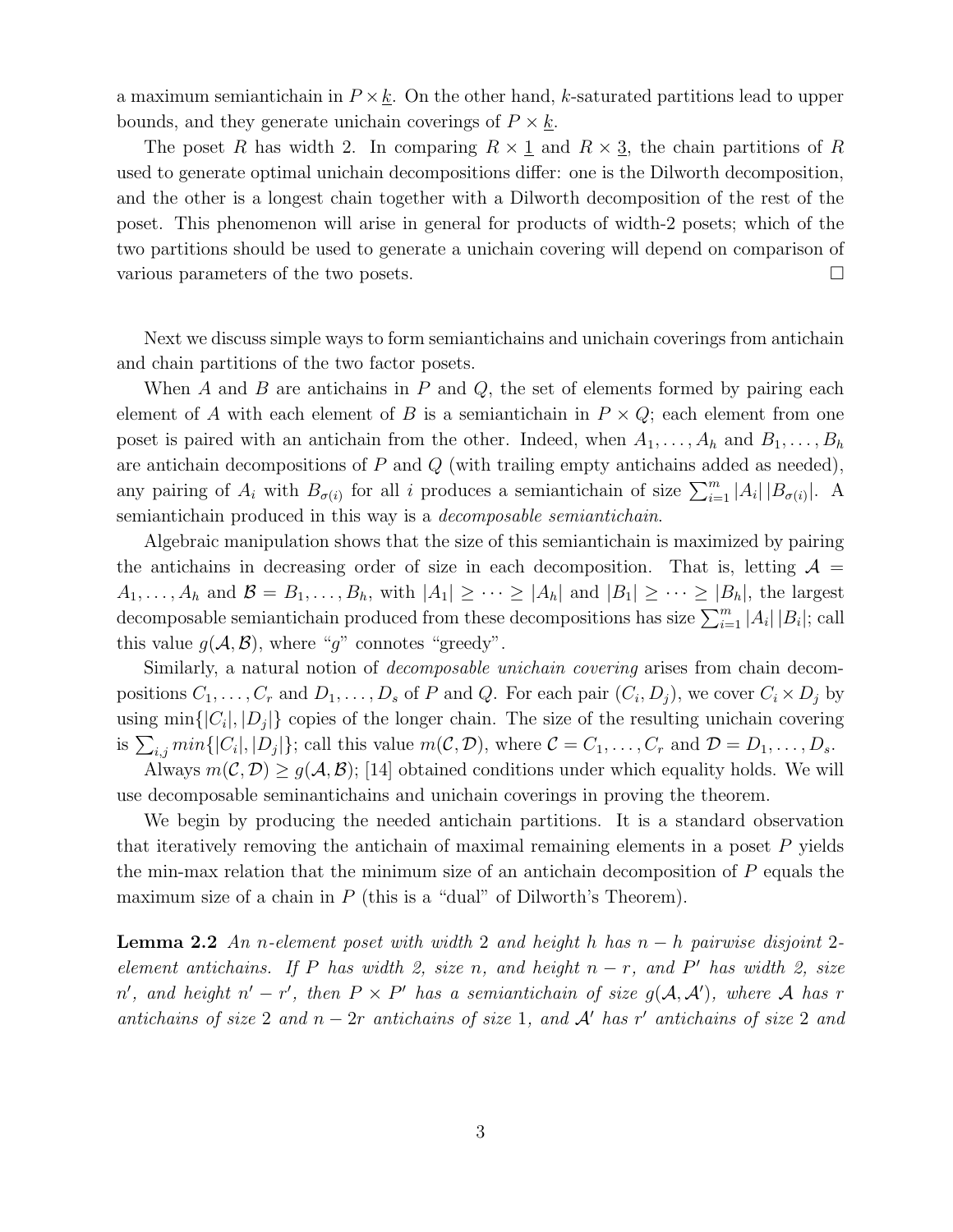$n'-2r'$  antichains of size 1. Furthermore, with  $r \leq r'$  (by symmetry),

$$
g(\mathcal{A}, \mathcal{A}') = \begin{cases} n' + 2r & \text{if } n - r \ge n' - r', \\ n + r + r' & \text{if } r' \le n - r \le n' - r', \\ 2n & \text{if } n - r \le r'. \end{cases}
$$

**Proof.** Since the largest chain has h elements, there is a partition of P into h antichains. Since each antichain has size at most 2, every such partition consists of  $n - h$  antichains of size 2 and  $2h - n$  antichains of size 1.

Thus the specified antichain partitions  $A$  and  $A'$  exist, and they produce the specified decomposable semiantichain. To compute its size, we consider three cases.

|  | List of Sizes                                                                    | Case             | Computation of $g(\mathcal{A}, \mathcal{A}')$         |
|--|----------------------------------------------------------------------------------|------------------|-------------------------------------------------------|
|  | $r \quad n-2r$                                                                   | $n'-r' \leq n-r$ | $4r + 2(r' - r) + n' - 2r' = 2r + n'$                 |
|  | $\mathcal{A}: 2 \cdots 21 \cdots 1$<br>$\mathcal{A}'$ : 2 $\cdots$ 21 $\cdots$ 1 |                  | $r' \leq n-r \leq n'-r'$ $4r+(n-2r-r')+(r'-r)=n+r+r'$ |
|  | $r'$ $n'-2r'$                                                                    | $n-r \leq r'$    | $4r + 2(n - 2r) = 2n$                                 |

We will show that the decomposable semiantichain produced from  $A$  and  $A'$  in Lemma 2.2 is a maximum semiantichain, by providing unichain decompositions of the same size. The three cases use different unichain decompositions.

In computing the sizes of the unichain coverings, we use two remarks. Since  $m(\mathcal{C}, \mathcal{D})$ depends only on the sizes of the chains, we instead write  $m(c_1, \ldots, c_r; d_1, \ldots, d_s)$ , where the chains in C have sizes  $c_1, \ldots, c_r$  and the chains in D have sizes  $d_1, \ldots, d_s$ . Also, the computation is monotone in the sizes; for example, replacing  $c_1$  with an arbitrarily large number, which we may represent as  $\infty$ , cannot reduce the value.

**Theorem 2.3** If P and P' are posets of width 2, then the maximum size of a semiantichain in  $P \times P'$  equals the minimum size of a unichain covering of  $P \times P'$ .

**Proof.** We use  $n, n - r, n', n' - r'$  for the size and height of P and P' as in Lemma 2.2, with  $r \leq r'$ . In each case, we use the decomposable semiantichain in  $P \times P'$  generated from A and  $A'$  as in Lemma 2.2. We seek a unichain covering of (at most) the same size.

Let a and b with  $a + b = n$  be the sizes of the chains in some Dilworth decomposition of P. Let L be a chain of size  $n - r$  in P. The poset  $P - L$  of size r also has width at most 2. Let k and l with  $k + l = r$  be the sizes of the chains in a Dilworth decomposition of  $P - L$ (one of these chains may be empty). We have defined two chain decompositions of  $P$ ; they are C with sizes  $(a, b)$  and D with sizes  $(n - r, k, l)$ . Similarly, P' has two chain partitions: C' with sizes  $(a', b')$  and D' with sizes  $(n' - r', k', l')$ .

**Case 1**:  $n - r \ge n' - r'$ . We use the covering generated by  $\mathcal{D}$  and  $\mathcal{C}'$ :

$$
m(n-r, k, l; a', b') = m(n-r; a', b') + m(k, l; a', b')
$$
  
\n
$$
\leq m(\infty; a', b') + m(k, l; \infty, \infty) = n' + 2r = g(\mathcal{A}, \mathcal{A}').
$$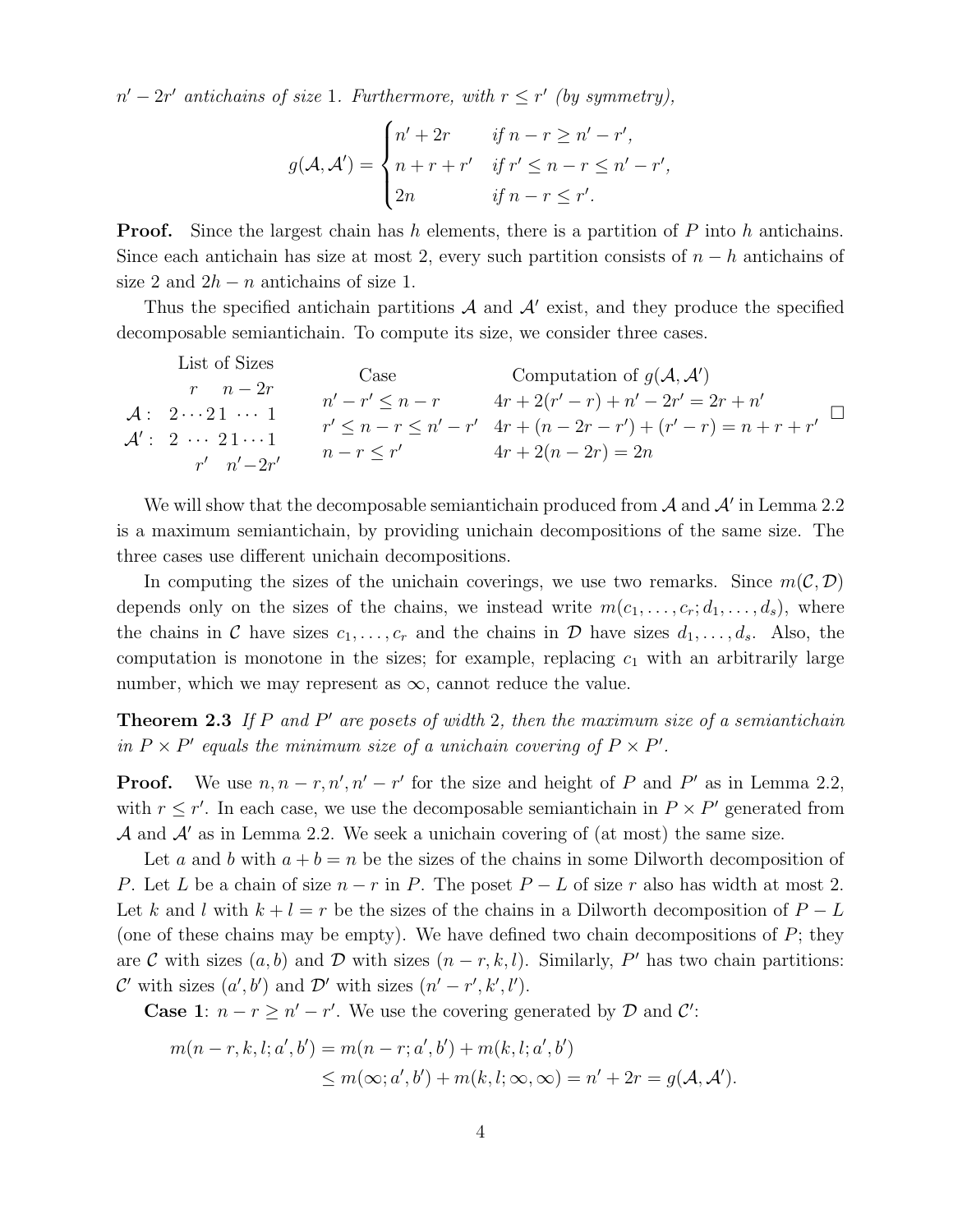Case 2:  $r' \leq n-r \leq n'-r'$ . Partition  $P \times P'$  into two subposets  $L \times P'$  and  $(P-L) \times P'$ . Cover  $L \times P'$  using the covering generated by L and D'. Cover  $(P_1 - L) \times P_2$  using the covering generated by  $\mathcal{D} - \{L\}$  and  $\mathcal{C}'$ . We compute the total number of unichains, using the given relations  $k' + l' = r' \leq n - r$ .

$$
m(n-r; n'-r', k', l') + m(k, l; a', b') \le m(n-r; \infty, k', l') + m(k, l; \infty, \infty)
$$
  
=  $n-r+k'+l'+2(k+l) = n+r+r' = g(A, A').$ 

**Case 3:**  $n - r \leq r'$ . We use the covering generated by  $\mathcal{C}$  and  $\mathcal{C}'$ .

$$
m(a, b; a', b') \le m(a, b; \infty, \infty) = 2(a + b) = 2n = g(A, A').
$$

In each case, we have found a unichain covering with size at most  $g(\mathcal{A}, \mathcal{A}')$ .  $\Box$ 

#### 3 Semiantichains and perfect graphs

The Semiantichain Conjecture can be phrased as a statement about products of comparability graphs. The comparability graph of a poset has a vertex for each element, with vertices adjacent when the elements are comparable. For a graph G, let  $\alpha(G), \omega(G), \chi(G), \theta(G)$  denote, respectively, the maximum size of an independent set of vertices, the maximum size of a clique (a set of pairwise adjacent vertices), the chromatic number, and the minimum number of cliques needed to cover the vertices.

A graph G is perfect if  $\chi(H) = \omega(H)$  for each induced subgraph H. Lovász [9] proved that G is perfect if and only if its complement  $\overline{G}$  is perfect. The statement of perfection for G is that  $\alpha(H) = \theta(H)$  for each induced subgraph of G. In the comparability graph of a poset P, each chain becomes a clique and each antichain becomes an independent set. Thus Dilworth's Theorem is equivalent to the statement that comparability graphs are perfect.

The *(cartesian)* product of graphs G and H is the graph  $G \Box H$  with vertex set  $V(G) \times V(H)$ defined by putting  $(u, v)$  adjacent to  $(u', v')$  if (1)  $u = u'$  and  $vv' \in E(H)$  or (2)  $v =$ v' and  $uu' \in E(G)$ . Thus the product of the comparability graphs of P and Q is the "unicomparability graph" of  $P \times Q$ , with vertices adjacent when the corresponding elements lie together in a unichain.

The Semiantichain Conjecture is thus the statement that  $\alpha(G \Box H) = \theta(G \Box H)$  when G and H are comparability graphs. Chappell [1] studied the conjecture from this viewpoint. The desired statement is weaker than saying that  $G \Box H$  is perfect, since the equality is needed only for the full graph. Indeed, rarely is the product of comparability graphs perfect.

Nevertheless, the Conjecture holds automatically when the product of the comparability graphs actually is perfect, so it is sensible to characterize when this holds. We use an old characterization of when the product of two perfect graphs is perfect.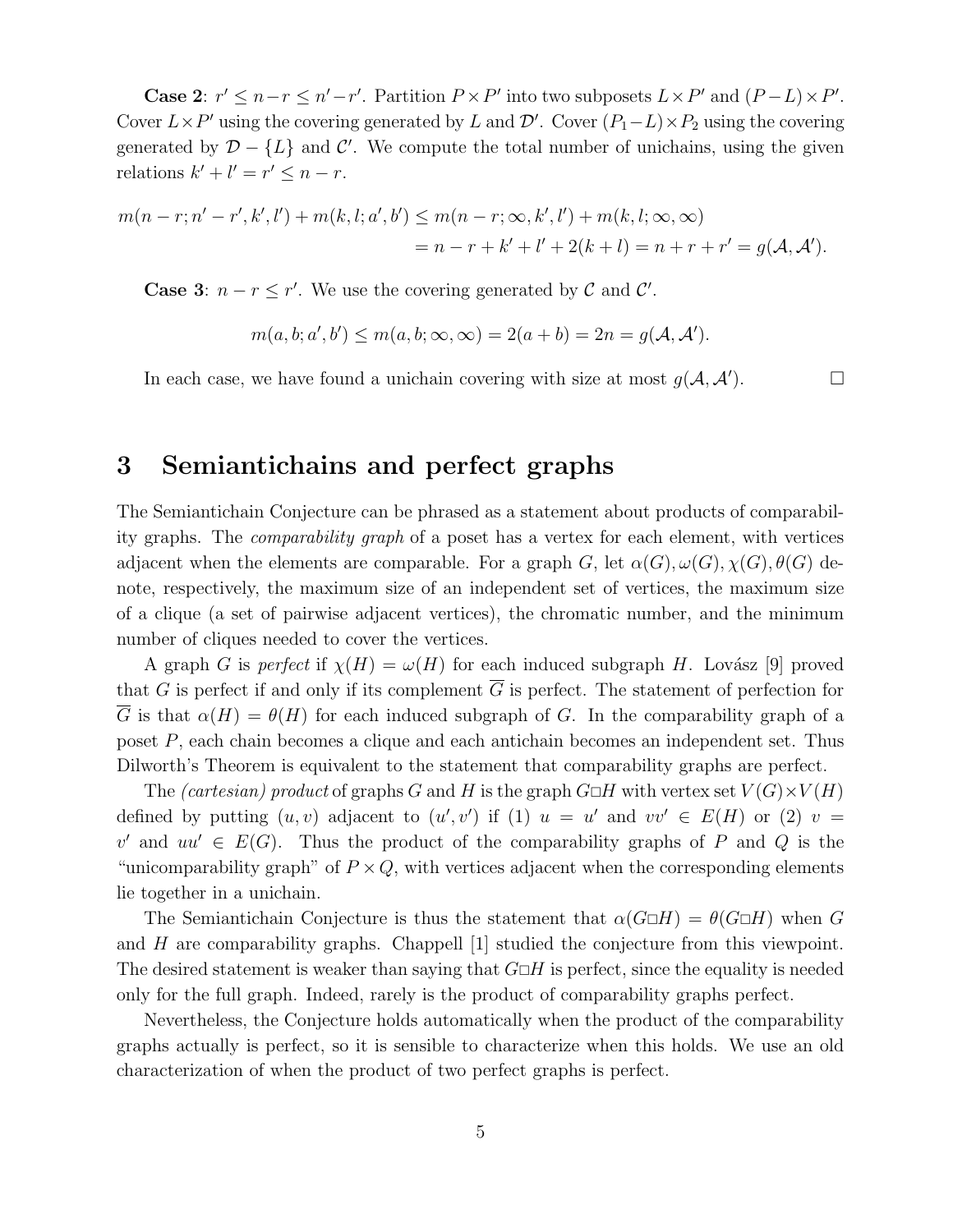A Berge graph is a graph having no odd cycle or its complement as an induced subgraph. Since odd cycles and their complements are not perfect, every perfect graph is a Berge graph. Berge's famous Strong Perfect Graph Conjecture that every Berge graph is perfect was proved by Chudnovsky, Robertson, Seymour, and Thomas [2] after more than 40 years.

A graph is  $H$ -free if it has no induced subgraph isomorphic to  $H$ . A graph with four vertices and five edges is a diamond (also called kite). A graph with no induced cycle of length at least 4 is chordal (formerly called triangulated. A graph is a TDF graph if it is triangulated and diamond-free.

A 4-vertex graph having a triangle plus one "pendant" edge is a paw [10]; de Werra and Hertz [3] called it a "flag". They defined a graph to be a BFF graph if it is a Berge graph that is flag-free. In light of the Strong Perfect Graph Theorem, we may equivalently define a BFF graph to be a paw-free perfect graph. Furthermore, Olariu [10] proved that a graph is paw-free if and only if each component is triangle-free or is a complete multipartite graph.

These families have been used to characterize the pairs of graphs whose products are perfect. The characterization was found by Ravindra and Parthasarathy [11], and a complete proof appears in [3].

**Theorem 3.1** If G and H are connected graphs with at least three vertices, then  $G \Box H$  is perfect if and only if one of the following mutually exclusive conditions holds:

- (a) both are bipartite;
- (b) one is a TDF graph and the other is a complete graph;
- (c) one is a BFF graph with an induced diamond and the other is a tree.  $\Box$

A ranking or weak order is a poset whose elements can be partitioned into sets  $P_1, \ldots, P_m$ such that  $x < y$  for  $x \in P_i$  and  $y \in P_j$  if and only if  $i < j$ .

Corollary 3.2 The Semiantichain Conjecture holds for products of posets with height 2 and for products of posets in which one is a ranking and the other is a poset of height 2 whose comparability graph has no cycles.

**Proof.** We consider the consequences of Theorem 3.1.

Case a: A comparability graph is bipartite if and only if the poset has height 2, so the conjecture holds for products of posets with height 2.

Case b: A comparability graph is a complete graph if and only if the poset is a chain. We do not bother to characterize the posets whose comparability graphs are TDF graphs, since the conjecture always holds when one poset is a chain, by the Greene–Kleitman Theorem.

Case c: The comparability graph is a tree only for special posets with height 2, those having no cycle in the diagram. When the comparability graph is a BFF graph with an induced diamond, it has a triangle, and hence by the result of [10] it is a complete multipartite graph with at least three parts, which occurs precisely when the poset is a "ranking" with more than two levels.  $\Box$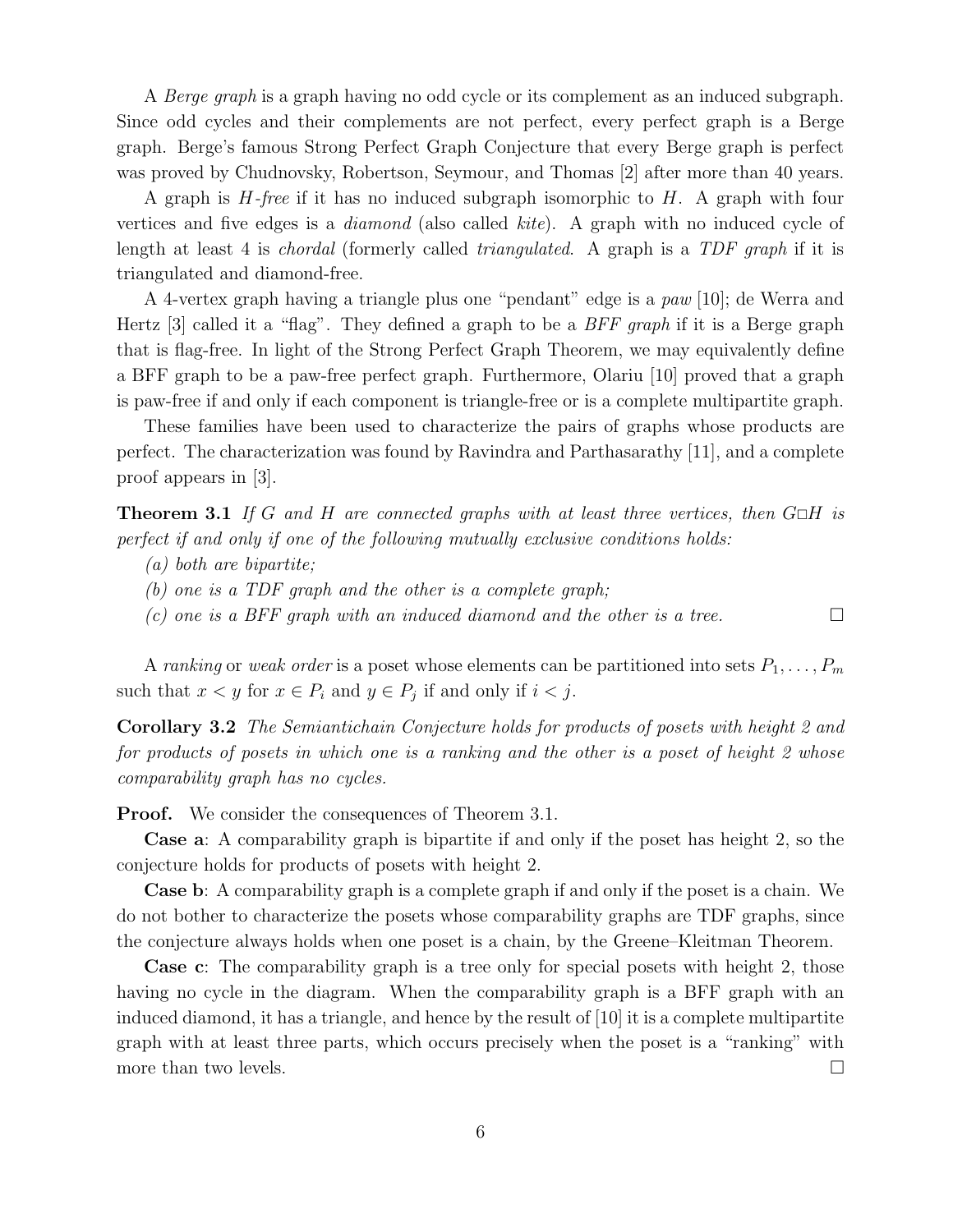#### 4 Products of dimension-2 posets

An extension of a poset P is a poset P' with the same elements of P such that if  $x < y$  in P, then  $x < y$  in P'. A linear extension is an extension that is a chain. A realizer of P is a set  $\mathcal L$  of extensions of P such that  $x < y$  in P if and only if  $x < y$  in every member of  $\mathcal{L}$ . The dimension dim P is the minimum size of a realizer of P by linear extensions. Dushnik and Miller [5] proved that a poset has dimension 2 if and only if the complement of its comparability graph is also a comparability graph.

Proving the conjecture of Saks and West for posets of dimension 2 would strengthen Theorem 2.3, since the dimension of a poset is bounded by its width [4, 8]. We studied a much smaller question that still remains open. Suppose that  $P$ ,  $P'$ ,  $Q$ , and  $Q'$  are posets with dimension 2 such that the comparability graphs of  $P'$  and  $Q'$  are the complements of the comparability graphs of P and Q, respectively. If the conjecture holds for  $P \times Q$ , then must it also hold for  $P' \times Q'$ ?

The Ferrers diagram of a partition of n consists of a left-justified array of n dots, with  $\lambda_i$  dots in row i, where  $\lambda_i$  is the *i*th largest part of the partition. We write  $\lambda = {\lambda_1, \ldots, \lambda_k}$ , where  $\lambda_1 \geq \cdots \geq \lambda_k$ . The *conjugate*  $\lambda^*$  of an integer partition  $\lambda$  is the partition whose Ferrers diagram is the transpose of the Ferrers diagram of  $\lambda$ . Write  $\lambda^* = {\lambda_1^*}$  $\lambda_1^*,\ldots,\lambda_m^*\},\$ where  $\lambda_1^* \geq \cdots \geq \lambda_m^*$ . Note that  $k = \lambda_1^*$  $\lambda_1^*$  and  $m = \lambda_1$ . Consider two partitions  $\lambda$  and  $\mu$ , and let  $\lambda^*$  and  $\mu^*$  be their conjugates, respectively. Observe that  $\sum_{i,j} \min\{|\lambda_i|, |\mu_j|\} = \sum_i \lambda_i^* \mu_i^*$  $\frac{i}{i}$ .

Given a poset P, let  $d_k(P)$  denote the maximum size of a k-family in P, and let  $\Delta_k^P =$  $d_k(P) - d_{k-1}(P)$ . (The notation  $d_k$  honors Dilworth.) Let  $\Delta^P = {\{\Delta_1^P, \Delta_2^P, \ldots\}}$ . A k-cofamily in P is a set of elements containing no antichain of size  $k + 1$ ; by Dilworth's Theorem, a kcofamily is a union of k chains. Let  $\hat{d}_k(P)$  denote the maximum size of a k-cofamily in P, and let  $\hat{\Delta}_k^P = \hat{d}_k(P) - \hat{d}_{k-1}(P)$ . Let  $\hat{\Delta}^P = {\hat{\Delta}_1^P, \hat{\Delta}_2^P, \ldots}$ . For every poset P, Greene [6] proved that  $\Delta^P$  and  $\hat{\Delta}^P$  are conjugate partitions of the integer |P|. Thus when P and P' are posets whose comparability graphs are complementary, we say that  $P'$  is a *conjugate poset* of  $P$ .

Let  $\Delta^P \cdot \Delta^Q = \sum_k \Delta^P_k \Delta^Q_k$  $_{k}^{Q}$ . West and Tovey [14] proved that always  $m(C, D) \geq Δ^{P} \cdot Δ^{Q} \geq$  $g(\mathcal{A}, \mathcal{B})$ , where  $\mathcal A$  and  $\mathcal B$  are antichain partitions and  $\mathcal C$  and  $\mathcal D$  are chain partitions of P and Q, respectively. A greedy antichain partition of a poset P is an antichain partition  $\mathcal A$  such that the union of k largest antichains in  $A$  is a maximum k-family in  $P$ .

**Proposition 4.1** If  $P'$  and  $Q'$  are conjugates of posets  $P$  and  $Q$  of dimension 2 having greedy antichain partitions, then  $P' \times Q'$  has a decomposable unichain covering of size  $\Delta^{P'} \cdot \Delta^{Q'}$ .

**Proof.** The hypothesis yields antichain partitions for P and Q with size lists  $\Delta^P$  and  $\Delta^Q$ , respectively. These antichain partitions become chain partitions in  $P'$  and  $Q'$ . Thus  $P' \times Q'$ has a decomposable unchain covering of size  $m(\Delta^P, \Delta^Q)$ . We compute

$$
m(\Delta^P, \Delta^Q) = \sum_{i,j} \min{\{\Delta_i^P, \Delta_j^Q\}} = \sum_k \hat{\Delta}_k^P \hat{\Delta}_k^Q = \sum_k \Delta_k^{P'} \Delta_k^{Q'} = \Delta^{P'} \cdot \Delta^{Q'}.
$$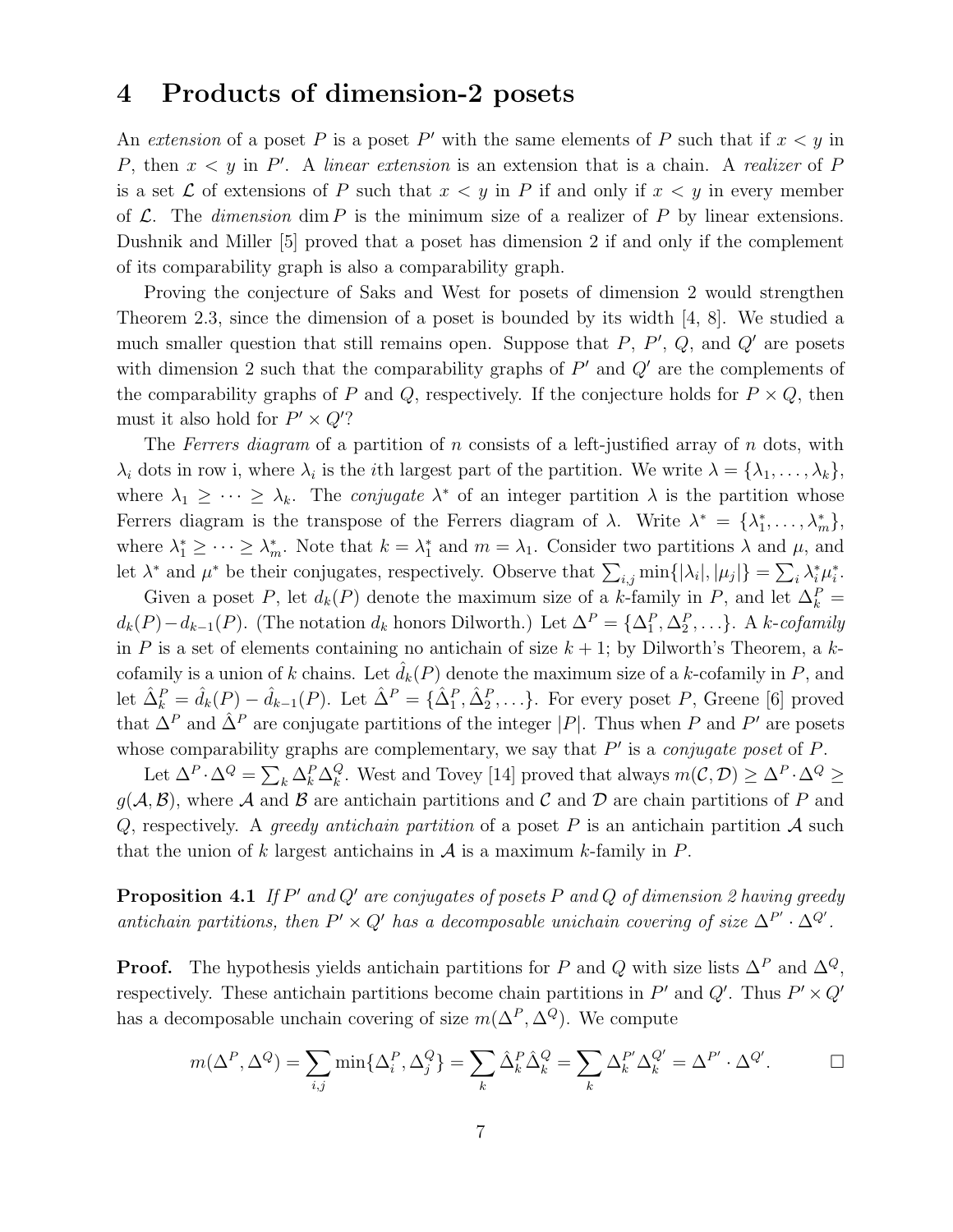Similarly, let a *greedy chain partition* be a chain partition  $\mathcal C$  such that for all k the union of k largest chains in  $\mathcal C$  is a maximum k-cofamily. The size list of a greedy chain partition of P is  $\hat{\Delta}^P$ . An analogue of the preceding proposition holds.

**Proposition 4.2** If  $P'$  and  $Q'$  are conjugates of posets  $P$  and  $Q$  of dimension 2 having greedy chain partitions, then the product  $P' \times Q'$  has a decomposable semiantichain of size  $\Delta^{P'} \cdot \Delta^{Q'}$ .

**Proof.** The hypothesis yields chain partitions for P and Q with size lists  $\hat{\Delta}^P$  and  $\hat{\Delta}^Q$ , respectively. These chain partitions become antichain partitions in  $P'$  and  $Q'$ . Since  $\hat{\Delta}^P$  =  $\Delta^{P'}$  and  $\hat{\Delta}^{Q} = \Delta^{Q'}$ , the product  $P' \times Q'$  thus has a decomposable semiantichain of size  $g(\Delta^{P'}, \Delta^{Q'}),$  which equals  $\Delta^{P'} \cdot \Delta^{Q'}$ .

One would hope that if  $P$  and  $Q$  are posets of dimension 2 having greedy chain partitions, then the product of their conjugates  $P'$  and  $Q'$  has a decomposable semiantichain of size  $\Delta^{P'} \cdot \Delta^{Q'}$ . Unfortunately, this is not true.

Example 4.3 Consider the Greene–Kleitman poset R from Example 2.1. It has an antichain partition with size list  $\{2, 2, 1, 1\}$  and two chain partitions with size lists  $\{4, 1, 1\}$  and  $\{3, 3\}$ . In  $R \times R$ , we have  $\Delta^R \cdot \Delta^R = 2 \cdot 2 + 2 \cdot 2 + 1 \cdot 1 + 1 \cdot 1 = 10$ . Since  $m(\{4, 1, 1\}, \{3, 3\}) = 10$  and  $g({2, 2, 1, 1}, {2, 2, 1, 1}) = 10$ , there are decomposable unichain coverings and semiantichains of size  $\Delta^R \cdot \Delta^R$ . Note that  $m(C, \mathcal{D}) = \Delta^R \cdot \Delta^R$  is achievable even though R does not have a greedy chain partition.

In  $R' \times R'$ , we have  $\Delta^{R'} \cdot \Delta^{R'} = 4 \cdot 4 + 2 \cdot 2 = 20$ . Since  $m(\{2, 2, 1, 1\}, \{2, 2, 1, 1\}) = 20$ , the product has an decomposable unichain covering of size  $\Delta^{R'} \cdot \Delta^{R'}$ . However, R' has no greedy antichain partition. The size lists for antichain partitions are  $\{4, 1, 1\}$  and  $\{3, 3\}$ , but we have  $q(\{4, 1, 1\}, \{4, 1, 1\}) = 18$ ,  $q(\{3, 3\}, \{3, 3\}) = 18$ , and  $q(\{4, 1, 1\}, \{3, 3\}) = 15$ .

Although the decomposable semiantichains of size 18 have size less than  $\Delta^{R'} \cdot \Delta^{R'}$ , in fact they are optimal, because  $R' \times R'$  decomposes into 18 unichains, each of size 2.

## References

- [1] G. G. Chappell, Optimization in Product of Combinatorial Structures, Ph.D. Thesis, University of Illinois (1996).
- [2] M. Chudnovsky, N. Robertson, P. Seymour, and R. Thomas, The strong perfect graph theorem. Ann. of Math. (2) 164 (2006), 51–229.
- [3] D. de Werra and A. Hertz, On perfectness of sums of graphs, Discrete Mathematics 195 (1999) 93-101.